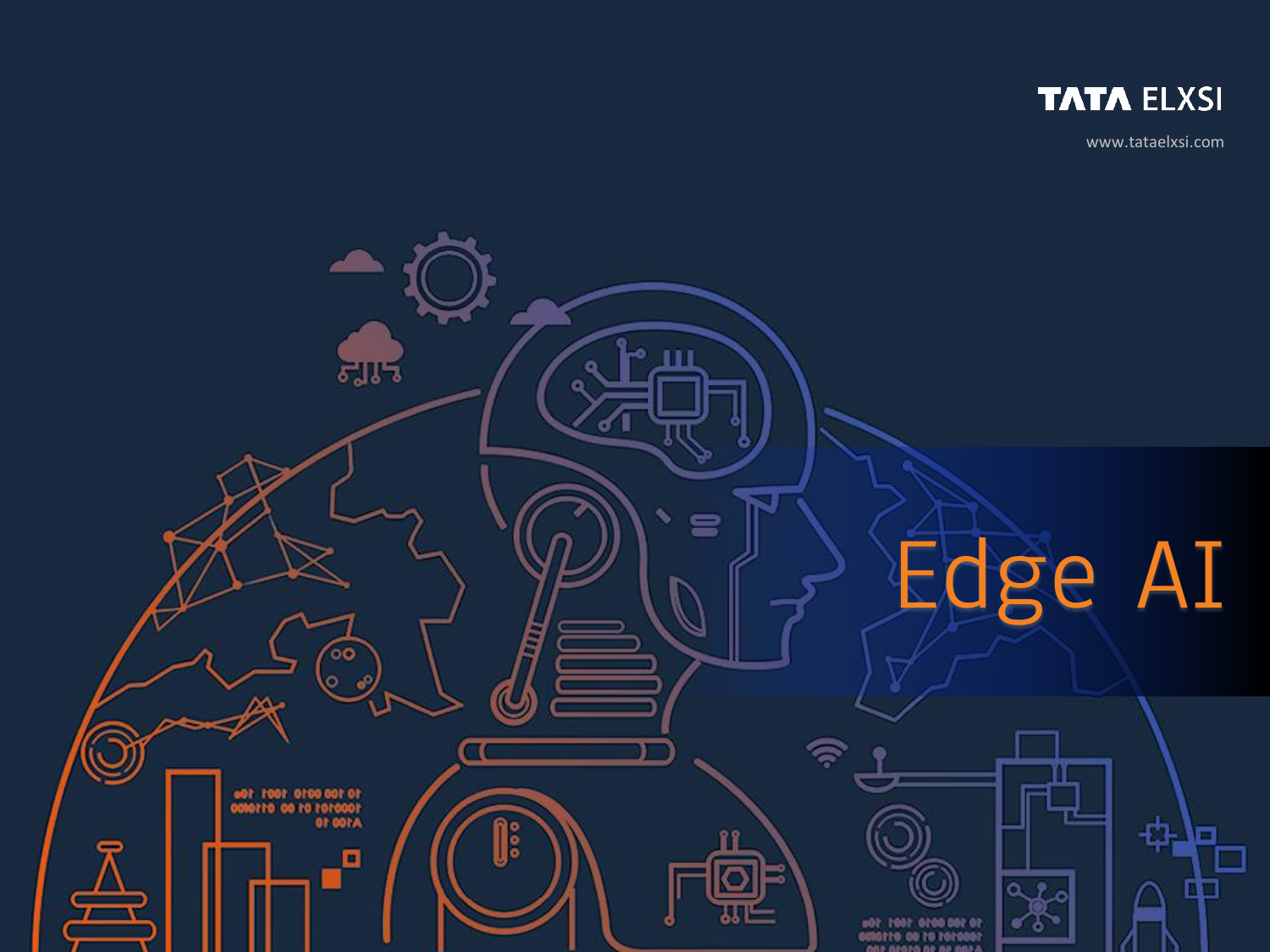# **TATA ELXSI**

# AI ENGINE ON EDGE PLATFORM – SMART HOME APPLICATION

Enabling intelligence on an edge Microprocessor to assist cloud based AI engine

### Scope

- Porting real time AI applications on MCU Platform
- Optimizing AI algorithms for porting on low memory footprint devices
- AI based Gesture detection, User Posture recognition, Sound Analytics, Expression detection, Footstep detection etc.
- Optimization and simplification of AI inference engines retaining the accuracy
- Creating a demo setup to showcase the capabilities

## **Challenges**

- Real time response
- Data set collection, cleansing, and segregation
- Optimization of algorithm to run on an embedded system

## Tools & Framework

- TensorFlow, TensorRT
- Keras



| <b>Market</b>               | <b>Business Benefit</b>                | <b>Delivery model</b> |
|-----------------------------|----------------------------------------|-----------------------|
| Smart home,<br>Surveillance | Distributed computing,<br>Data Privacy | ODC.                  |